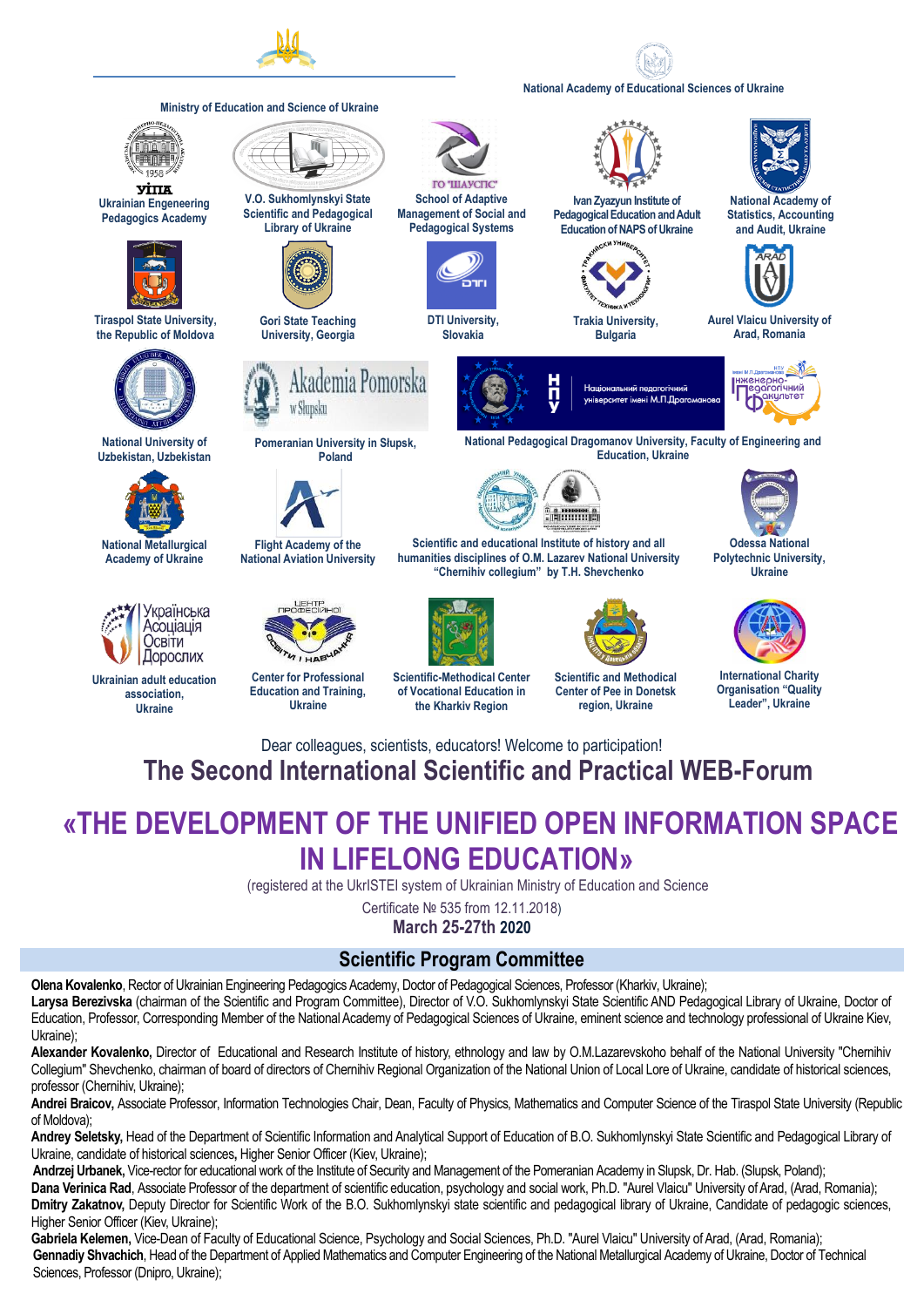Halyna Yelnykova (direct moderator), chairman of the board of the NGO "School of adaptive management of social and pedagogical systems", professor of the Ukrainian Engineering Pedagogics Academy, Doctor of Pedagogical Sciences, Professor (Kharkiv, Ukraine);

**Hennadii Oborskyi,** Rector of Odessa National Polytechnic University, Doctor of Engineering Science, Professor, Full Member of the Academy of Engineering Sciences of Ukraine, Honored Worker of Education of Ukraine (Odessa, Ukraine);

Irina Goliiad, deputy dean for academic affairs of Engineering and Pedagogy Faculty, 3Head of the Department of Theory and Methodology of Technological Education, Drawing and Computer Graphics of National Pedagogical Dragomanov University, candidate of pedagogics sciences, professor, President of ICO «Chief of quality», (Kiev, Ukraine);

**Iroda Siddikova,** Professor of the Department of Comparative Linguistics at the National University of Uzbekistan named after Mirzo Ulugbek, Doctor of Philology, Professor (Tashkent, Uzbekistan);

**Larysa Luk'ianova**, Director of Ivan Zyazyun Institute of Pedagogical Education and Adult Education of NAPS of Ukraine, Doctor of Pedagogical Sciences, Professor, Corresponding Member of the National Academy of Sciences of Ukraine (Kyiv, Ukraine);

**Lech Chojnowski**, Director of the Institute of Security and Management of the Pomeranian Academy in Slupsk, Dr. Hab. (Slupsk, Poland);

**Levan Midodashvili**, Professor Doctor, Head of the Quality Assurance Service of Gori State Teaching University (Gori, Shida Kartli, Georgia);

**Liubomir Chiriac,** Full Professor of Tiraspol State University (Chisinau, Republic of Moldova);

**Mariia Telovata,** Head of the Department of Accounting and Taxation of the National Academy of Statistics, Accounting and Audit, Doctor of Pedagogical Sciences, Professor (Kiev, Ukraine);

**Miroslav Shkoda,** Doc, PhDr, Vice-rector for International relation of DTI University (Dubnica nad Vahom, Slovakia).

**Mykola Sydorov,** Deputy Chief on General Issues and Innovative Work of the Aircraft Academy of the National Aviation University, Candidate of Pedagogical Sciences, Senior Researcher (Kropivnitsky, Ukraine);

**Nikolay Lazarev,** Professor of the Ukrainian Engineering Pedagogics Academy, Doctor of Pedagogical Sciences, Professor (Kharkiv, Ukraine);

**Oleksandr Kupriianov,** Vice-Rector for Scientific Work of the Ukrainian Engineering Pedagogics Academy, Doctor of Technical Sciences, Associate Professor (Kharkiv, Ukraine);

**Olha Banit** (direct moderator), senior researcher of the department of andragogy of the Ivan Zyazun Institute for Pedagogical Education and Adult Education of the National Academy of Pedagogical Sciences of Ukraine, doctor of pedagogical sciences (Kyiv, Ukraine);

**Roman Hrmo**, Doc. PaedDr, Vice-rector for Quality and Development of DTI University, PhDr, MBA, ING-PAED IGIP (Dubnica nad Vahom, Slovakia).

**Ruizan Mekvabidze,** Head of the International relation Office of Gori State Teaching University (Gori, Shida Kartli, Georgia);

**Sergey Nedilko,** Head of the Flight Academy of the National Aviation University, Doctor of Engineering Science, Professor (Kropyvnytskyi, Ukraine);

**Svetlana Antoshuk, Director of Institute of Computer Systems of Odessa National Polytechnic University, Doctor of Engineering Science, Professor (Odessa, Ukraine); Tomas Lengyelfausy**, Doc, PaedDr, Rector of DTI University (Slovakia);

**Vanya Stoykova**, Dean of the Faculty of Technics and Technologies of Trakia University, Associate Professor Dr. (Stara Zagora, Bulgaria);

Yana Arustamyan, Head of the Department of Theory of translation and comparative linguistics National University of Uzbekistan named after Mirzo Ulugbek, PhD, Associate Professor (Tashkent, Uzbekistan);

Yuriy Prodak, Vice-rector for scientific work of the National Metallurgical Academy of Ukraine, Doctor of Engineering Science, ProfessorWinner of the State Prize of Ukraine in Science and Technology (Dnipro, Ukraine);

**Zlatoeli Ducheva,** Head of the Office of Continuing Education of Trakia University, Assistant Professor Dr. (Stara Zagora, Bulgaria);

**Zurab Zurabashvili,** Head of the Support Center for Students at the Gori State Pedagogical University (Gori, Shida Kartli, Georgia).

### **Organizing Committee**

**Olesya Nechuyviter** (chairman of the organizing committee), Head of the Department of Information, Computer Technologies and Mathematics of the Ukrainian Engineering Pedagogics Academy, Doctor of Sciences (Physics and Mathematics), Associate Professor (Kharkiv, Ukraine);

**Marina Rostoka** (co-chair of the organizing committee, coordinator of the scientific-program of organization and holding the forum) Higher Senior Officer of the Department of Scientific Information and Analytical Support of Education of В.О. Sukhomlynskyi state scientific and pedagogical library of Ukraine, Candidate of pedagogic sciences (Doctor of Philosophy)**,** Representative of the Council of the NGO "School of Adaptive Management of Social and Pedagogical Systems" (Kiev, Ukraine);

**Tetiana Bondarenko** (coordinator of the forum, direct moderator), associate professor of the Department of Information, Computer Technologies and Mathematics of the Ukrainian Engineering and Pedagogics Academy, candidate of pedagogical sciences, representative of the NGO "School of Adaptive Management of Socio-Pedagogical Systems" (Kharkiv, Ukraine);

**Aleksandr Mgebrishvili,** Deputy Rector of Gori State Teaching University, Doctor of Sciences, professor (Gori, Shida Kartli, Georgia);

**Alexander Bilcik**, Ing., Ph.D, ING-PAED IGIP of DTI University (Dubnica nad Vahom, Slovakia);

**Alexander Blazhko** (moderator direction), vice principal of Institute of Computer Systems Odessa National Polytechnic University**,** Associate Professor of Department of System Software, Candidate of Engineering, Associate Professor (Odessa, Ukraine);

**Alina Felicia Roman,** Ph.D, "Aurel Vlaicu" University of Arad, (Arad, Romania);

**Anca Manuela Egerau,** Ph.D, "Aurel Vlaicu" University of Arad, (Arad, Romania);

**Andrew Guraluk** (coordinator for IT support of the forum broadcast), Head of ICT department and scientometrics of V.O. Sukhomlynskyi state scientific and pedagogical library of Ukraine, Candidate of Pedagogical Sciences, Senior Researcher (Kiev, Ukraine);

**Andrey Semenov,** Director of the Private Institution "Center for Vocational Education and Training" (Kryvyi Rih, Ukraine);

**Bogdan Stetsyuk,** (chairman of the organizing committee of the conference), Head of the Department of Law and Legal Regulation of Aviation Activities of the National Aviation University Flight Academy, doctor of jurisprudence, professor (Kropyvnytskyi, Ukraine);

**Eduard Goncharov,** Director of the Scientific and Methodological Center for Vocational Education in Donetsk Region (Kramatorsk, Ukraine);

**Iza Szkurłat**, Deputy Director of the Institute of Security and Management of the Pomeranian Academy in Slupsk, candidate of sociological sciences (Slupsk, Poland).

**Katerina Godlevskaya,** Higher Senior Officer Ivan Ziaziun Institute of Pedagogical Education and Adult Education of the National Academy of Pedagogical Sciences of Ukraine, Candidate of pedagogic sciences (Kiev, Ukraine);

**Kyryl Kotun**, Senior Researcher, Department of Foreign Systems of the Ivan Zyazun Institute for Pedagogical Education and Adult Education of the National Academy of Pedagogical Sciences of Ukraine, Candidate of Pedagogical Sciences (Kiev, Ukraine);

**Lucia Kristofiakova,** Ing., Ph.D, ING-PAED IGIP of DTI University (Dubnica nad Vahon, Slovakia);

**Maria Pavel,** Scientific Secretary of the Tiraspol State University, Associate Professor of Information Technology Department, (Chisinau, Republic of Moldova);

**Natalia Varaksina,** Researcher at the Department of ICT and Scientometrics of the V.O. Sukhomlynskyi state scientific and pedagogical library of Ukraine (Kiev, Ukraine);

**Nely Georgieva,** Head of Department of Energetics of Trakia University, Associate Professor Dr. (Stara Zagora, Bulgaria);

**Nilufar Sadullaeva,** Head of the Department of Comparative Linguistics at the National University of Uzbekistan named after Mirzo Ulugbek, PhD, Associate Professor (Tashkent, Uzbekistan);

**Olga Kuzmenko,** associate professor of the Department of Physics and Mathematics of the Flight Academy of the National Aviation University, candidate of pedagogical sciences, associate professor (Kropivnitsky, Ukraine);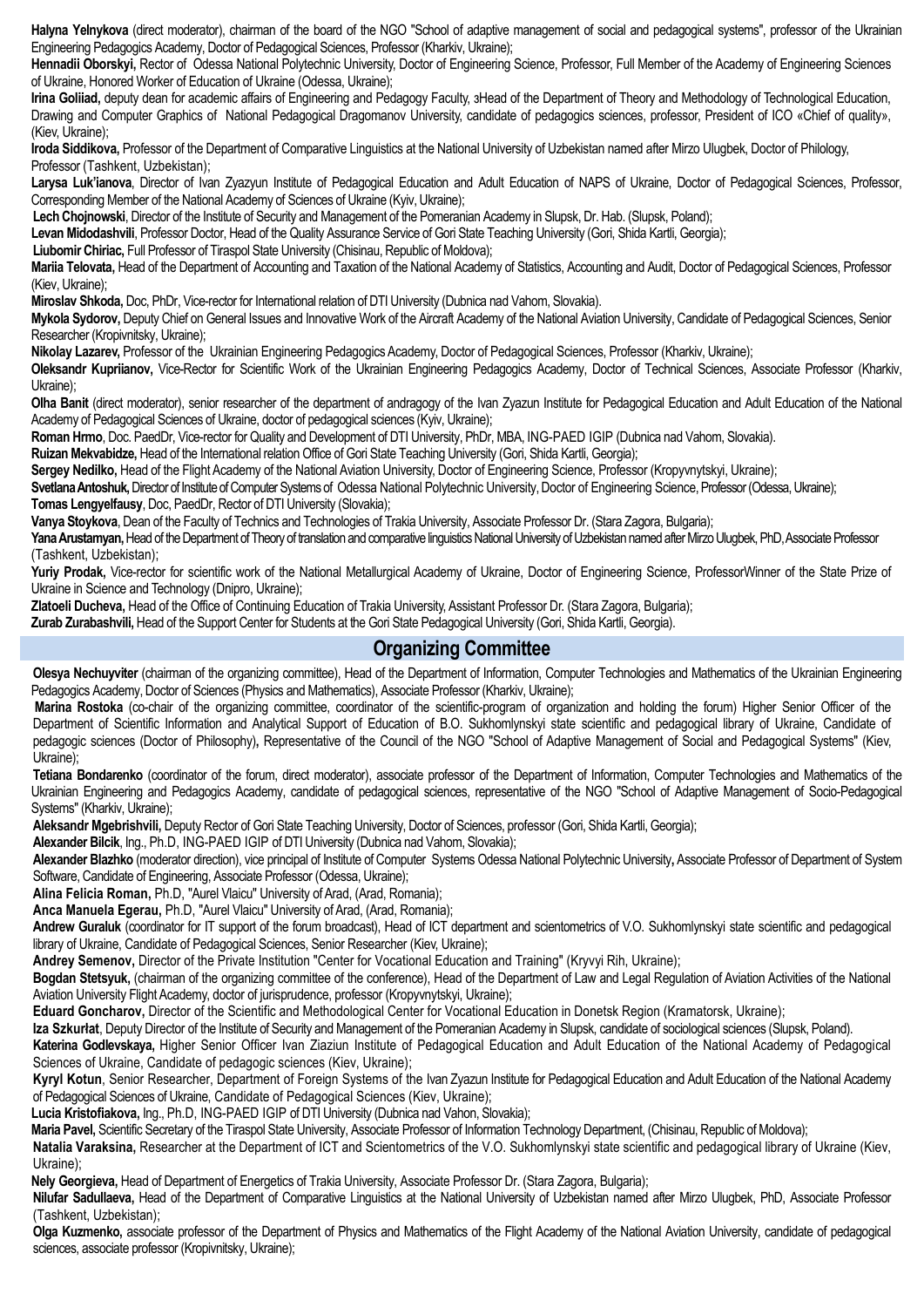**Olga Lucianinova,** Professor of the Department of Engineering Pedagogy of the National Metallurgical Academy, Doctor of Pedagogical Sciences, Associate Professor, representative of the Public Organization "School of Adaptive Management of Social and Pedagogical Systems" (Dnipro, Ukraine);

**Roman Nesterenko,** Head of the Pre-University Training and Research Center, Innovative Educational Technologies and Academic Mobility, Ukrainian Engineering and Pedagogical Academy (Kharkiv, Ukraine);

**Sosiashvili Giorgi,** Rector of Gori State Teaching University, Doctor of Sciences, professor (Gori, Shida Kartli, Georgia);

**Tanya Pehlivanova**, Head of Department of Electrical Engineering, Electronics and Automatics of Trakia University, Associate Professor Dr. (Stara Zagora, Bulgaria);

**Tatiana Chernova,** Deputy Dean for Scientific and Educational Work of the Engineering and Pedagogical Faculty of the National Pedagogical Dragomanov University, Associate Professor of the Theory and Methods of Technological Education, Drawings and Computer Graphics, Candidate of Pedagogical Sciences (Kiev, Ukraine);

**Tatiana Lugova,** Associate Professor of Information and Media Communication Department Odessa National Polytechnic University, Candidate of Arts, Associate Professor (Odessa, Ukraine);

**Tatiana Veverita,** Doctor of Philosophy, Senior Lecturer in Information Technology Department, Head of Information Technology Department, Tiraspol State University (Chișinău, Republic of Moldova);

Tetyana Ruslanova (online broadcasting coordinator), Director of the Scientific and Methodological Center for Vocational Education in Kharkiv Oblast (Kharkiv, Ukraine);

**Umid Kulijanov,** International Projects Coordinator of Tashkent State Pedagogical University named after Nizami (Tashkent, Uzbekistan);

**Vadim Lunyachek (**moderator direction), Head of the Chair of Creative Pedagogy and Intellectual Property, Ukrainian Engineering Pedagogics Academy, Doctor of pedagogical sciences, professor (Kharkiv, Ukraine).

#### **1. Registration Process to Participate in the Forum** (deadline – **20.03.2020.):**

- $-$  To register the participant of the Forum in [g-form;](https://docs.google.com/forms/d/e/1FAIpQLSdgSV4NxOY6hfHdgVgieTBA0gA_1T2VsvEJ1NnCWkUF2d8b5w/viewform)
- $-$  To send the abstracts and presentation materials for online presentation to the organizers' e-mail: [forum.sois2020@gmail.com;](mailto:forum.sois2020@gmail.com)

– To carry out preliminary identification on the web platform system pruffme.com 25<sup>th</sup> of March 2020 poky by the link: <https://pruffme.com/landing/u266097/tmp1583135655> (25.03.2020 з 9-00 till 15-00 год. (trial connection – on March 22 and 24<sup>th</sup> 2019 from 15.00 to 17.00.);

 $-$  To pay the organization fee after approval of the report topic and preliminary consideration by the editorial board of the author's thesis.

#### **2. Forum Conditions:**

On the results of the forum it is planned:

- online and offline discussion of the Forum issues on the co-organizers' websites:
- publication of the Forum materials based on the electronic registration of the participants and submitted abstracts by the authors (deadline – **20.03.2019**):

Requirements for abstracts: Page format A4, Margins 2.5, font Times New Roman, point 14, line spacing - 1.5. Surname and Initials of the author (bold, at the right). Affiliation, city, country, author's e-mail address (italics). Name of the article (centred, uppercase, bold). Abstract and Keywords (italics, with alignment in width, in Russian and English). The main body of the text is after skipping one line. References. Intext citations should be put in square brackets. The size of the publication is no more than 3 pages.

**Warning!** The cost of participation in the event consists of: an organization fee of 250 UAH (organization costs, correspondence and issuance of a certificate, publication of an electronic collection) or printed - on request (150 UAH) - for participants from Ukraine. Representatives of foreign countries pay a participation in the Forum for the designated positions of the indicated amounts in accordance with the conversion of the currency of the participating countries into the Ukrainian hryvnia. The details of the payment are given to the participants of the Forum after confirmation by the organizing committee of inclusion into the program of speeches and abstracts, which will be sent by e-mail message indicated by the electronic registration.

#### **3. Measures to develop the unified open information space in lifelong education:**

Creating a collaborative environment:

- 1) Scientific professional and scientific periodicals published by co-organizers scientific institutions and educational institutions.
- **1. Ukrainian Engineering Pedagogics Academy.**
	- **Problems of Engineering and Pedagogical Education:** a collection of scientific works (Scientific professional edition of Ukraine, approved by the decision of the Presidium of the Higher Attestation Commission of Ukraine dated 16.05.2016 № 515, in the list number 96, Index Copernicus). Contacts: Maksimenko Olesya Nikolaevna (tel +38 (057) 731-28-62, +38 (057) 733-79-85, [sbornik@uipa.edu.ua\)](mailto:sbornik@uipa.edu.ua) . Website of the publication: [http://jped.uipa.edu.ua.](http://jped.uipa.edu.ua/)
- **2. V.O. Sukhomlynskyi state scientific and pedagogical library of ukraine.**
- **Academic studios**: electronic scientific periodical. Contacts: Contacts: Rostoka Marina (tel. +38(096) 768-47-07, [dsiasesl2020@gmail.com\)](mailto:dsiasesl2020@gmail.com).
- **3. Engineering and Pedagogy Faculty of National Dragomanov Pedagogical University.**
- **Work training at the native school.** Contacts: Kilderov Dmytro (tel. +38(044)422-26-40, е-mail: [de\\_k@i.ua\)](mailto:de_k@i.ua).
- **4. Public organization "School of Adaptive Management of Social-Pedagogical Systems", Ukrainian Engineering and Pedagogical Academy.**
- **Adaptive management: theory and practice. Series "Pedagogy". The series "Economics"** (Electronic Scientific Special Edition, Order of the Ministry of Education and Science of Ukraine No. 693 dated May 10, 2017 Contact: Marina V. Rostoka (tel. +38 (096) 768-47-07, [am.eor.by@gmail.com\)](mailto:am.eor.by@gmail.com). The Editorial Board holds a Competition for the representation in the Editorial Board of the publication by partners of foreign scientific institutions and educational institutions for registration in egform2. The publication's website: [http://amtp.org.ua.](http://amtp.org.ua/)
- **5. Ivan Zyazyun Institute for Pedagogical Education and Adult Education NNPN of Ukraine.**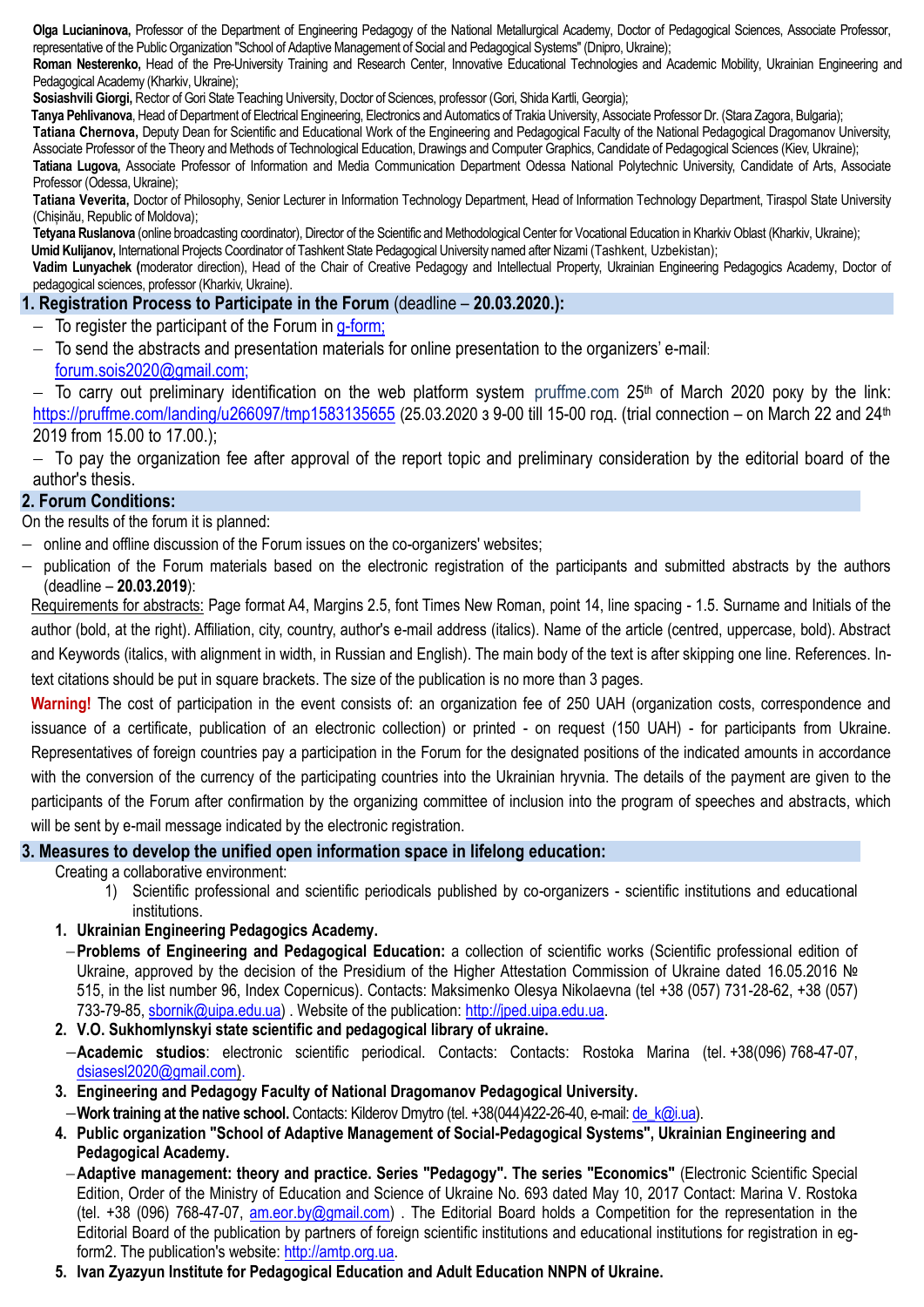**Adult education: theory, experience, perspectives:** a collection of scientific works. (Scientific Professional Edition of Ukraine, approved by the Resolution of the Presidium of the Higher Attestation Commission of Ukraine dated November 10, 2010 No. 1-05 / 7; Order of the Ministry of Education and Science of Ukraine dated July 13, 2015, No. 747). Contacts: Banit Olga Vasilivna, tel. +38 (096) 596-48-34, +38 (066) 358-52-23 e mail: [olgabanit@ukr.net](mailto:olgabanit@ukr.net)

**6. National Metallurgical Academy.**

- **System technologies:** the regional intercollegiate collection of scientific works (branch technical sciences, HAC of Ukraine: №1-05 / 4 of May 26, 2010, period - 2015, from 2017 entered into the database Ulrichsweb Global Serials Directory ) Contacts: Michalov Alexander Ilyich, Ostrovskaya Katerina Yurievna (tel +38 (056) 713-52-56, tel./fax: +38 (056) 713-54-88; e mail: [st@nmetau.edu.ua\)](mailto:st@nmetau.edu.ua) .
- **Modern problems of metallurgy.** Scientific Herald (Index Copernicus ICV 2014: 43.68, ICV 2015: 49.37, ICV 2016: 63.08). Contacts: Michalov Alexander Ilyich (tel +38 (056) 713-52-56, e-mail[: st@nmetau.edu.ua\)](mailto:st@nmetau.edu.ua).
- **Theory and practice of metallurgy.** Contacts: Kamkina Lyudmila Vladimirovna (tel +38 (0562) 474-442; e mail: [lydmila\\_kamkina@ukr.net\)](mailto:lydmila_kamkina@ukr.net) . Website of the publication:<https://nmetau.edu.ua/ru/mdiv/i2004/p1504> .
- **Problems of economy and political economy.** Contacts: Tarasevich Viktor Nikolaevich (tel +38 (0562) 474-242; e mail: [polecon.ukr@gmail.com\)](mailto:polecon.ukr@gmail.com) . Website of the publication: [http://politeco.nmetau.edu.ua.](http://politeco.nmetau.edu.ua/)
- **7. Odessa National Polytechnic University.**
- **International scientific journal "Applied Aspects of Information Technologies"**. Contacts: Olga Babiychuk (е-mail: obbabiychuk@ukr.net, тел. +38 (048) 705-83-56, +38(097)1347386). Website: https://aait.opu.ua/;
- **International scientific journal "Bulletin of modern information technologies"** .Contacts: Olga Babiychuk (е-mail: obbabiychuk@ukr.net, тел. +38 (048) 705-83-56, +38(097)1347386). Website: [https://hait.opu.ua/.](https://hait.opu.ua/)

### **8. Trakia University, Bulgaria**

- **ARTTE Applied Researches in Technics, Technologies and Education** is the scientific journal of the Faculty of Technics and Technologies of Yambol, Trakia University, Bulgaria. ARTTE publishes research manuscripts in the fields of engineering and lifelong learning. The journal has been included in databases: Sherpa Romeo, Index Copernicus, DOAJ, ERICH PLUS. ARTTE is available online at: [https://sites.google.com/a/trakia-uni.bg/artte/.](https://sites.google.com/a/trakia-uni.bg/artte/) Contact: Assoc. Prof. Dr. Zlatina Kazlacheva, Editor-in-chief, e-mail: [artte@trakia-uni.bg,](mailto:artte@trakia-uni.bg) [zlatinka.kazlacheva@trakia-uni.bg](mailto:zlatinka.kazlacheva@trakia-uni.bg)
- **9. Tiraspol State University, Republic of Moldova**
- **ACTA ET COMMENTATIONES:** Science of Education: category C (included in the National Register of Scientific journal [https://ibn.idsi.md/ro/aec-se,](https://ibn.idsi.md/ro/aec-se) in base of Decision nr. 3 from 1.02.2018 of The Supreme Council for Science and Technological Development of the Academy of Sciences of Moldova, and National Council for Accreditation and Attestation; Index Copernicus [https://journals.indexcopernicus.com/search/details?id=63837;](https://journals.indexcopernicus.com/search/details?id=63837) Directory of Research Journals Indexing [http://olddrji.lbp.world/Publisher/PublisherHome.aspx?uname=2587-3636\)](http://olddrji.lbp.world/Publisher/PublisherHome.aspx?uname=2587-3636). Contacts: Lupu Ilie, tel. +373 (0 22) 24 07 54, [reviste@ust.md.](mailto:reviste@ust.md) Website of the journal[: https://revista.ust.md/index.php/acta\\_educatie.](https://revista.ust.md/index.php/acta_educatie)
- **ACTA ET COMMENTATIONES:** Exact and Natural Sciences: category C (Index Copernicus, [https://journals.indexcopernicus.com/search/details?id=63842;](https://journals.indexcopernicus.com/search/details?id=63842) Directory of Research Journals Indexing, http://olddrij.lbp.world/JournalProfile.aspx?jid=2587-3644%20). Contacts: Cioban Mitrofan, tel. +373 0 673 81 418, [reviste@ust.md.](mailto:reviste@ust.md) Website of the journal[: https://revista.ust.md/index.php/acta\\_exacte.](https://revista.ust.md/index.php/acta_exacte)

#### **10.**"**Aurel Vlaicu" University of Arad, Romania**

- **Journal Plus Education (JPE)** is an official peer-review quarterly journal, issued by the Faculty of Educational Sciences, Psychology and Social Work, "AUREL VLAICU" UNIVERSITY, ARAD, which is also published online. Journal Plus Education publishes fully open access, which means that all articles are available on the internet to all users immediately upon publication. Coverage: CNCSIS classification B+ category, Ulrich's, CEEOL, EBSCO, GOOGLE SCHOLAR, CROSSREF. ISSN: 1842-077X, E- ISSN (online) 2068 – 1151, 2 issues per year. Deadline: Nr. 1/, May; Nr.2/, November.
	- 2) Scientific and practical mass events (on condition of joint activity exchange of information data on announcements, press releases, program material and discussions on the websites of educational establishments and institutions).
	- 3) Experiments of the All-Ukrainian level (on condition of joint activity the organization of experimental work on scientific research, approbation and implementation of the results of planned R&D in the practice of general secondary, vocational, extracurricular, higher education).
	- 4) International grants and projects towards modernizing the educational environment in a knowledge society.
	- 5) Certification for the official registration of participants, considering the academic time of mastering the thematic modules of the main program material of the forum.
	- 6) Conducting a mini-contest of abstracts on thematic areas within the framework of the event with appropriate encouragement.